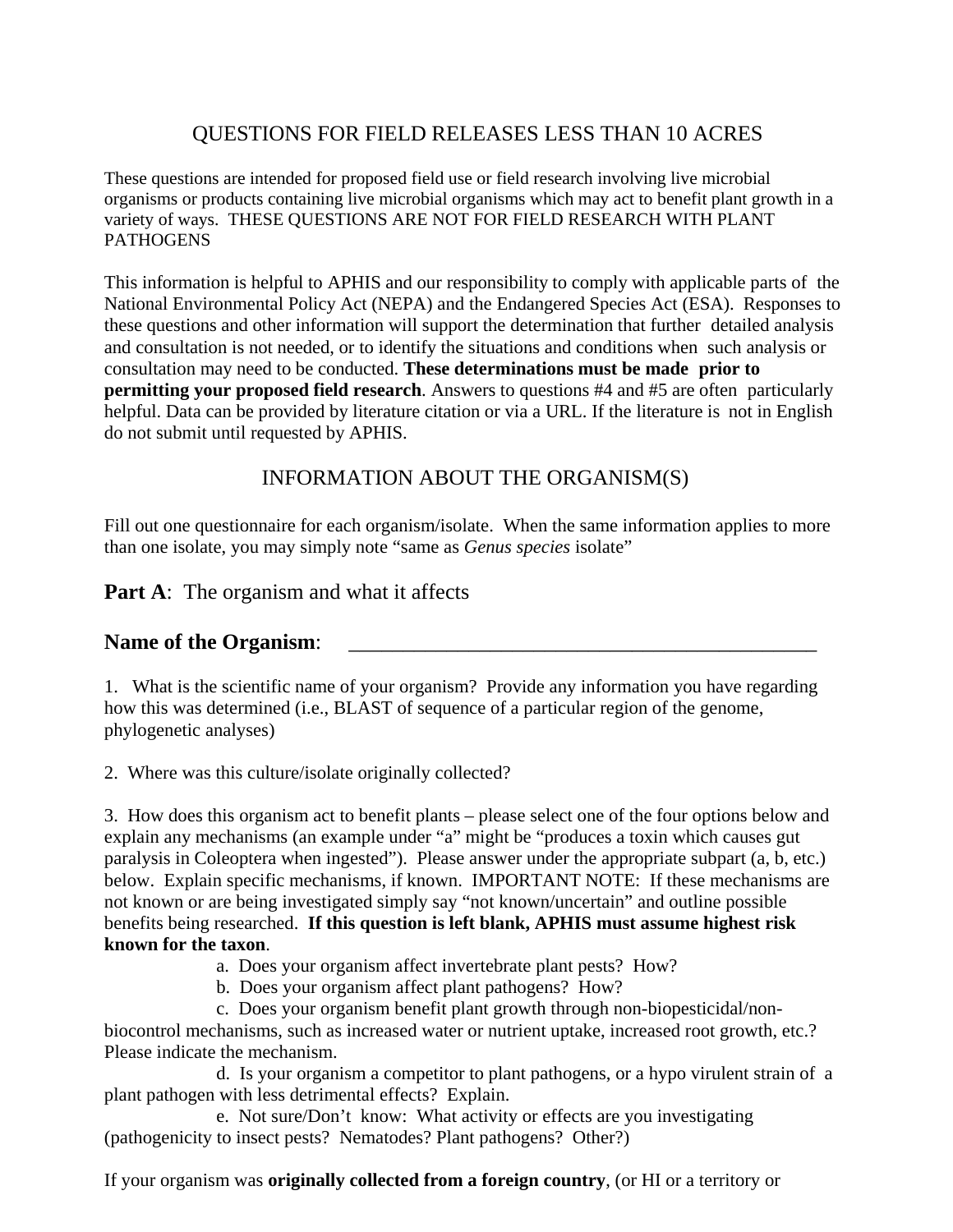possession of the United States, please answer the following additional questions:

### **Part B:** For Foreign isolates

4. Is the same *species/strain* of the organism found in the US? Explain, and provide references or documentation for each species proposed. Provide molecular basis for the determination (e.g., 16s RNA sequence comparisons, phylogenetic analyses, genetic comparisons, etc.), and biological properties of the organism you want to use. Provide available additional information about how common and widely distributed this species is in continental U.S.

#### FOR PATHOGENS OF INVERTEBRATES

5. What is the host range of your organism? What groups are typically or mostly affected? (For example, 'This strain is pathogenic to Coleoptera, especially Scarabaeoidea'.)

### FOR BIOCONTROL OF PLANT PATHOGENS

6. What is the habitat or environmental conditions where the organism is typically found? Alternatively, what were the conditions or environment for collection of this organism?

# INFORMATION ABOUT THE FIELD TEST SITE

To determine the presence or proximity of threatened and endangered species, applicants should use the resources at: [http://ecos.fws.gov/tess\\_public/StartTESS.do](http://ecos.fws.gov/tess_public/StartTESS.do) to search by State and County <http://www.fws.gov/Endangered/wildlife.html> to find proposed species. Additional data can be found at: [http://www.natureserve.org/explorer/servlet/NatureServe?init=Species,](http://www.natureserve.org/explorer/servlet/NatureServe?init=Species)

- 1. Describe the where the field release will occur and how it will be performed.
- 2. Has the site been historically managed or unmanaged?
- 3. Provide the name of the county/counties where the test will performed and the acreage in each county.
- 4. Will plant pests or (noxious) weeds be used as part of the test? If yes, will natural infestations/ infection be used or will pests be artificially introduced? Is the plant(s) insect pollinated? If a crop plant will be used for the field test, describe how the food (feed) will be handled to ensure that it will not get in the commercial food supply.
- 5. Determine what federally listed threatened or endangered species or species proposed for listing are in the test site area (particularly those related to the target/ host range of your isolate/species). Resources available for this are: [http://ecos.fws.gov/tess\\_public/StartTESS.do](http://ecos.fws.gov/tess_public/StartTESS.do) to search by State and County, and <http://www.fws.gov/Endangered/wildlife.html> to find proposed species.
- 6. Determine if designated critical habitat or proposed critical habitat is within the action area. The FWS website [\(http://crithab.fws.gov\)](http://crithab.fws.gov/) can be used to obtain information at the county level. Actions within designated critical habitats are usually restricted, regardless of the potential of your isolate to harm the protected species. If there is designated critical habitat in the county where your field research is planned, or is otherwise in close proximity, name the species and taxonomic group to which it belongs. Describe the distance, habitat similarity (or dissimilarity) and any other information you feel is